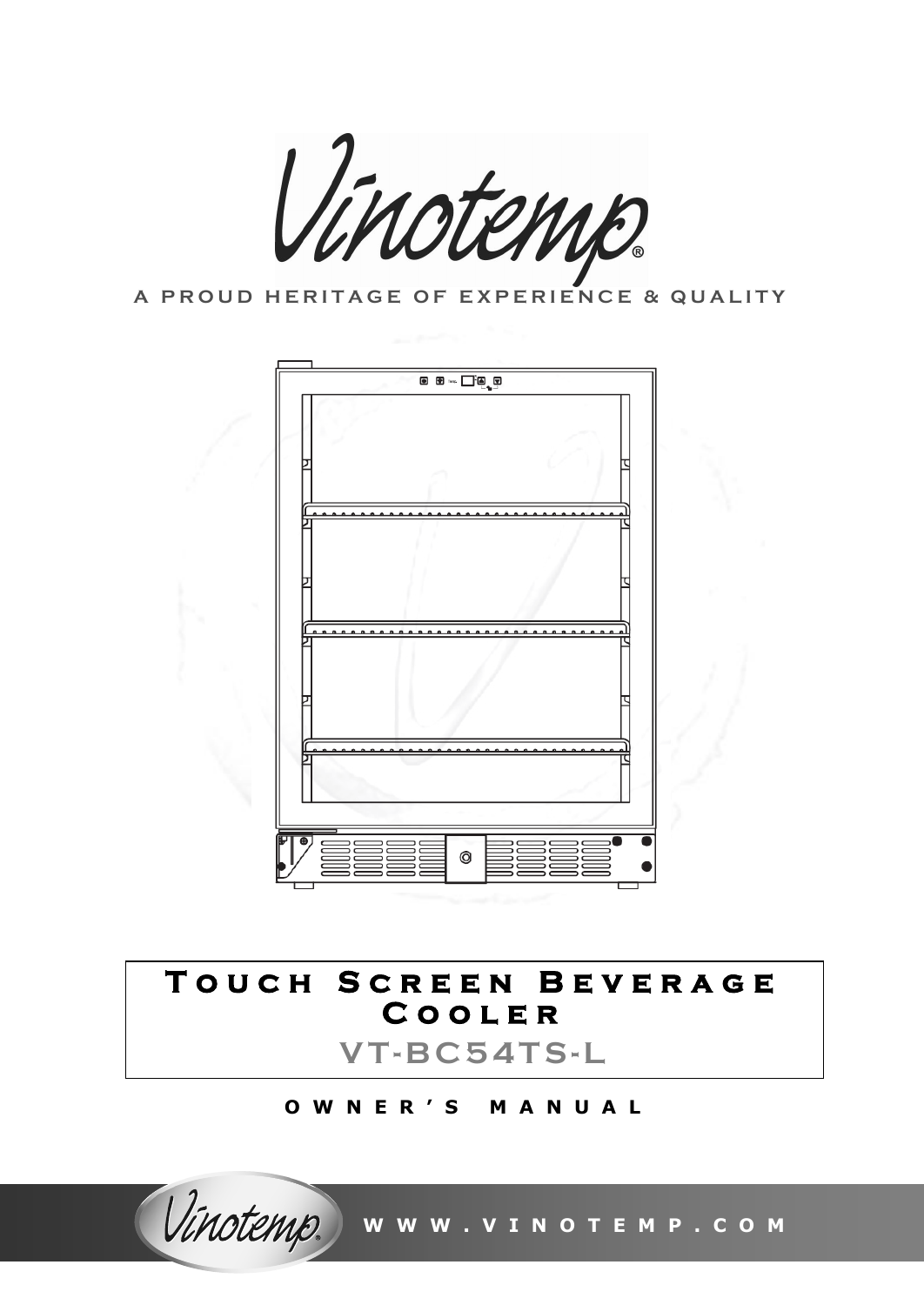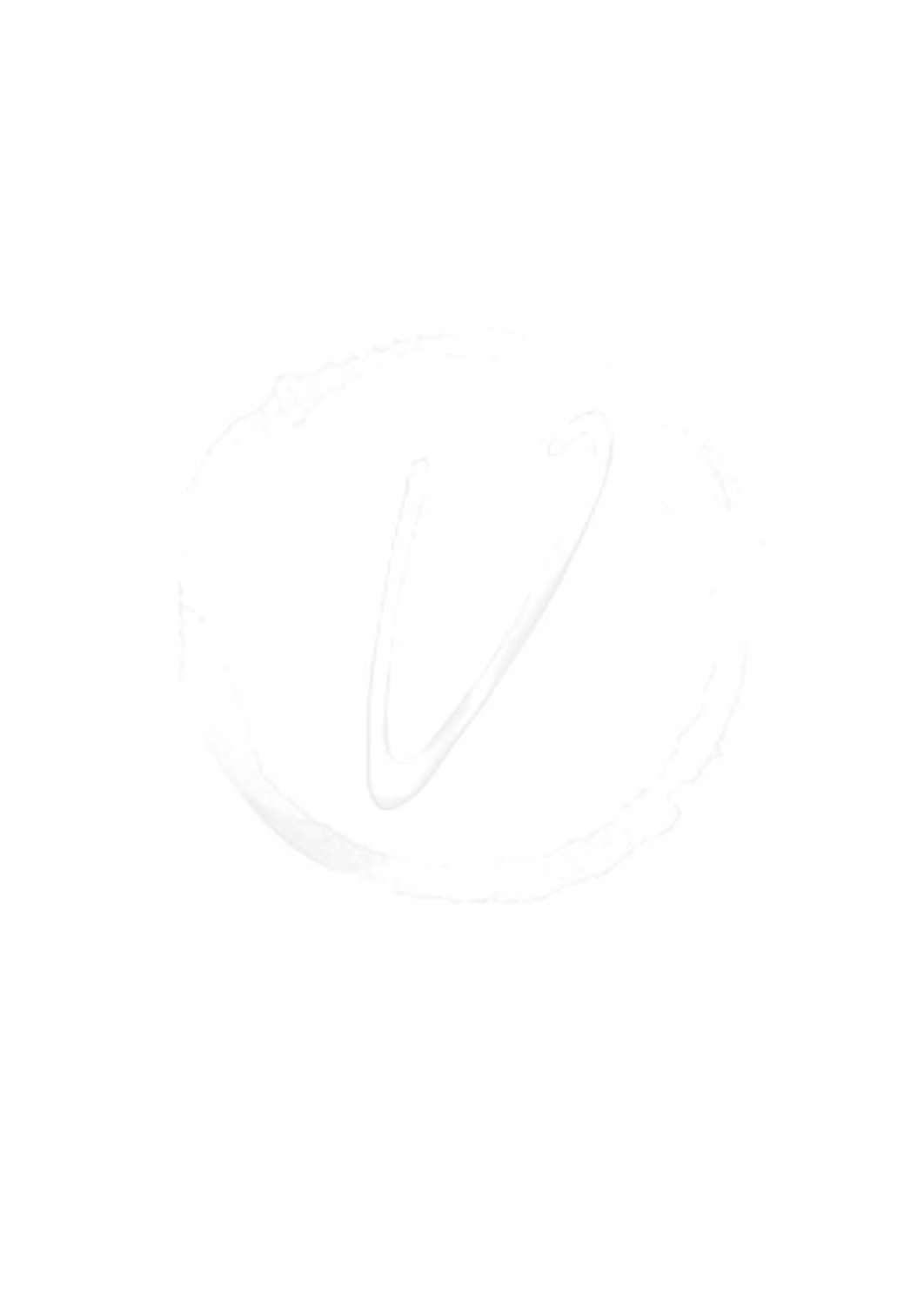### **General Operating Instructions**

Remove all external and internal packaging from your beverage cooler. Be sure that all parts have been included before discarding any packaging materials. You may want to keep the box and packing materials for use at a later date.

Upon receipt and inspection of unit, the supply cord must be replaced if it is damaged. Contact our customer service at 1-800-777-8466 or [info@vinotemp.com.](mailto:info@vinotemp.com)

Let the unit rest UNPLUGGED for 24 hours once you have it placed in your home.

#### **READ ALL INSTRUCTIONS BEFORE USING THIS APPLIANCE -Save these instructions-**

**To register your product, visit: http://www.vinotemp.com/Warranty.aspx Register your warranty within 10 days of receiving the unit. Please be sure to retain your proof of purchase.**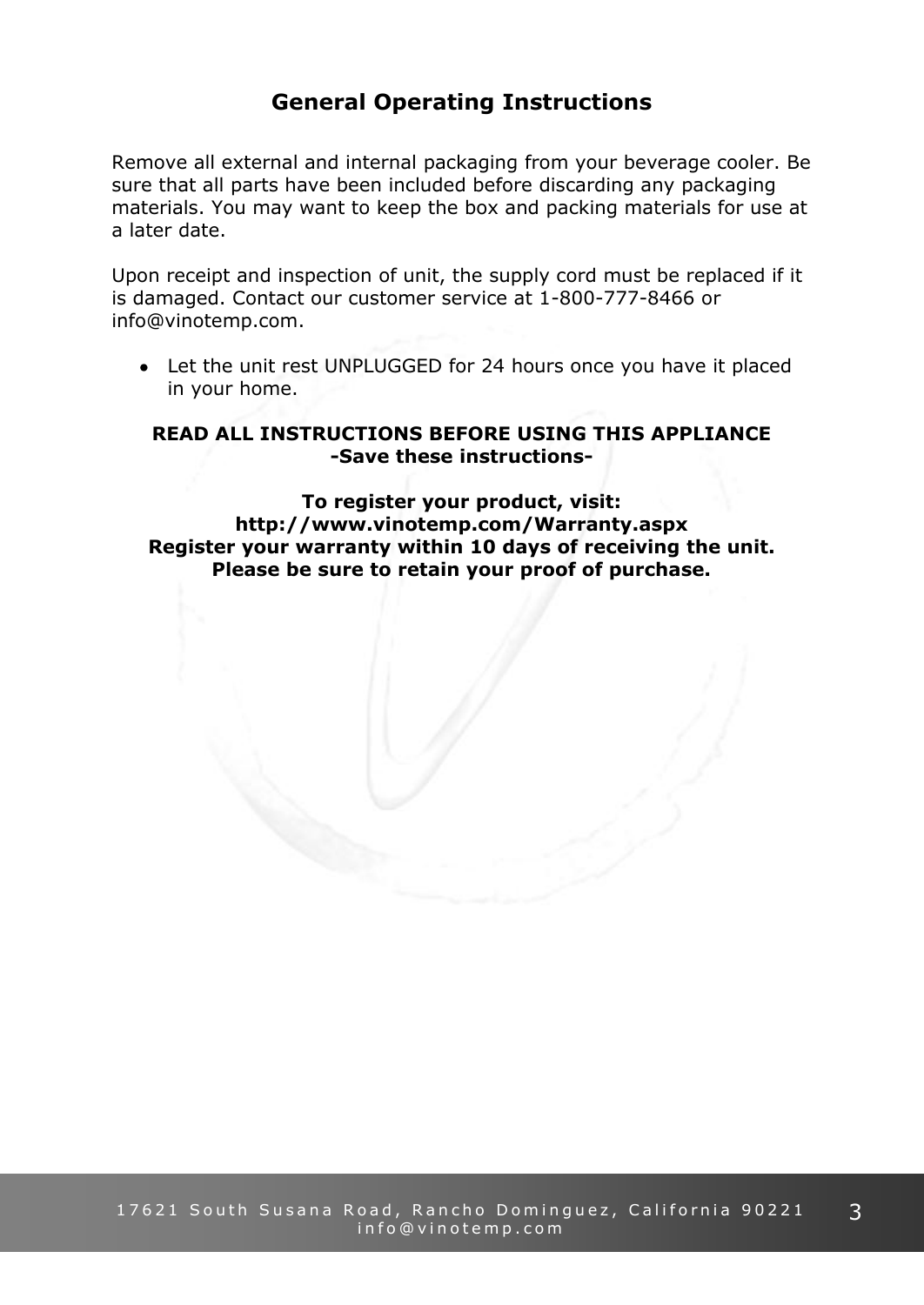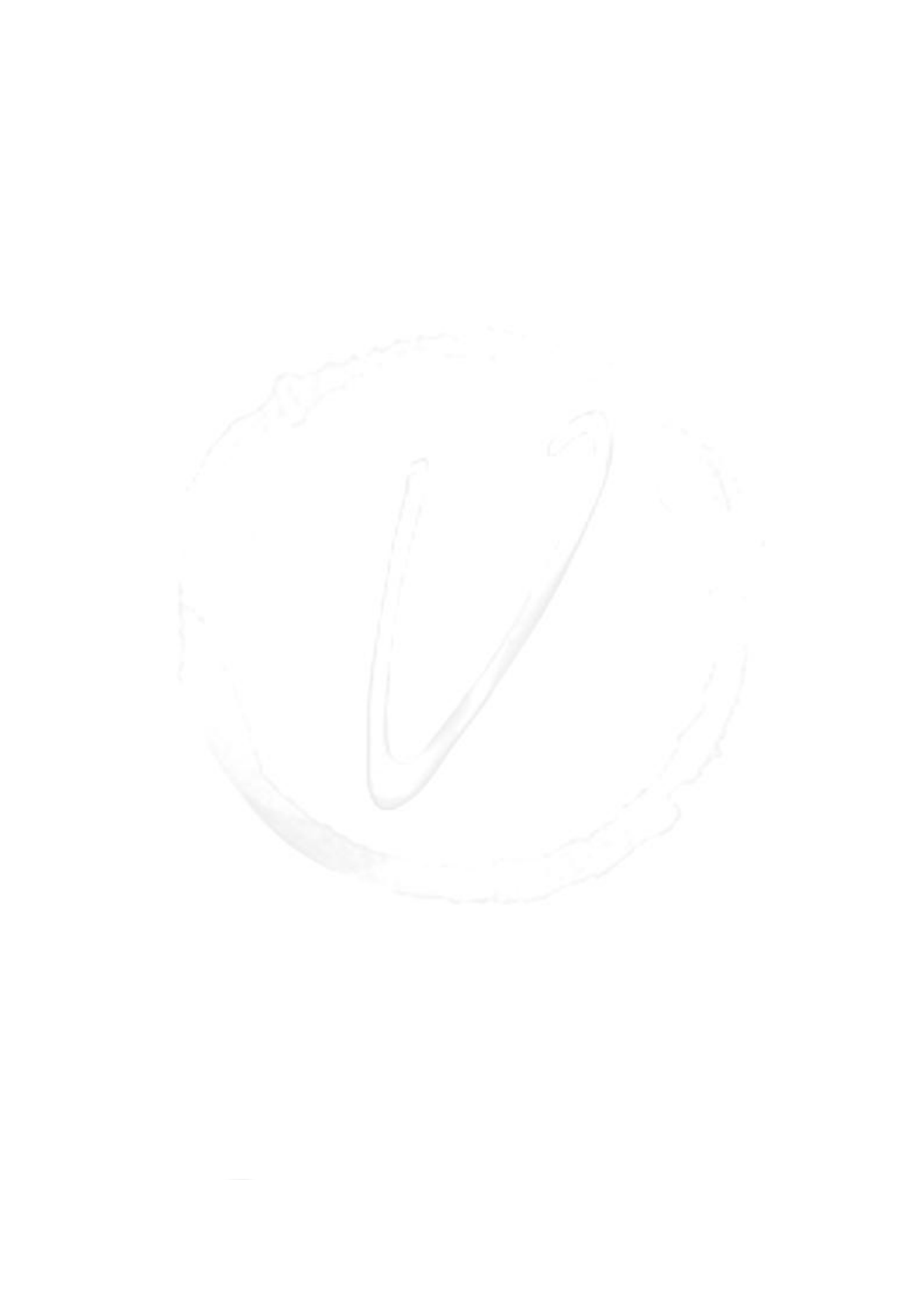# **Table of Contents**

| IMPORTANT SAFETY INSTRUCTIONS 6       |  |
|---------------------------------------|--|
|                                       |  |
|                                       |  |
|                                       |  |
| OPERATING YOUR BEVERAGE COOLER 9      |  |
|                                       |  |
| PROBLEMS WITH YOUR BEVERAGE COOLER 13 |  |
| TERMS OF SALE AND WARRANTY  14        |  |

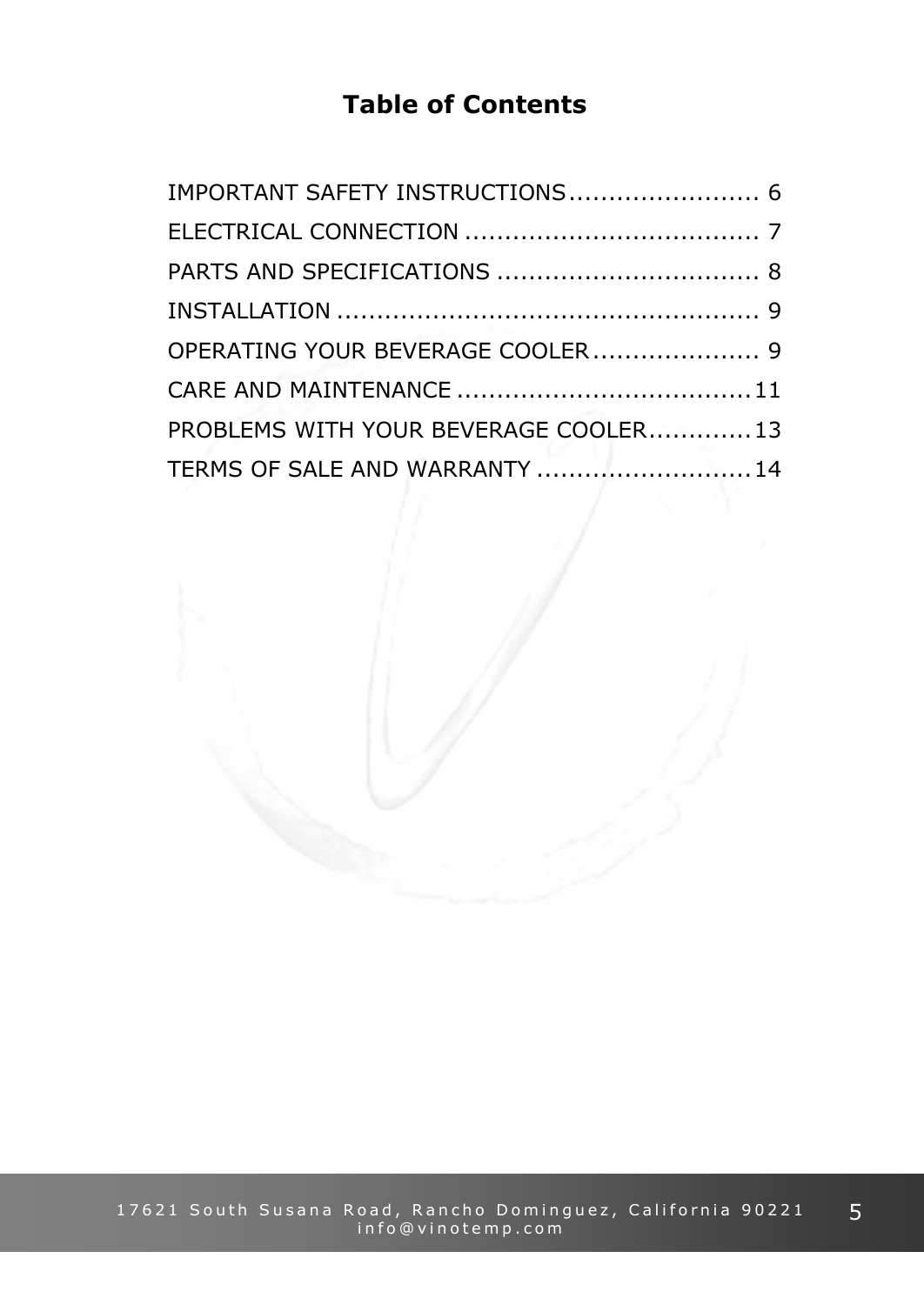# **IMPORTANT SAFETY INSTRUCTIONS**



#### **To reduce the risk of fire, electrical shock or injury when using your appliance, follow these basic precautions:**

- Do not operate this or any other appliance with a damaged cord.
- Do not operate if housing is removed or damaged.
- Exercise caution and use reasonable supervision when appliance is used near children. Never allow children to operate, play with or crawl inside the appliance. Keep packing materials away from children.
- Before performing any maintenance or cleaning, ensure that the unit is unplugged or that the power line is disconnected.
- Do not clean appliance with flammable fluids. Do not store or use gasoline or other flammable vapors and liquids in the vicinity of this or any other appliance. The fumes can create a fire hazard or explosion.
- Exercise caution when moving and installing the unit. The cooler is heavy and may require two or more people when moving the unit to prevent strain or injury.
- To ensure proper ventilation for your appliance, the front of the unit must be completely unobstructed. Choose a well-ventilated area with temperatures above 60°F and below 90°F.
- Locate the unit away from direct sunlight and sources of heat (stove, heater, radiator, etc).This unit is intended for indoor use only and must be installed in an area protected from the elements.
- Place the appliance on a solid, level surface.
- Do not attempt to repair or replace any part of your appliance unless it is specifically recommended in this manual. All other servicing should be referred to a qualified technician.
- Connect to properly polarized outlets only. It is recommended that a separate circuit, serving only your appliance be provided. Use receptacles that cannot be turned off by a switch or pull chain. Be sure that the plug is fully inserted into the receptacle.
- To protect against electric shock, do not immerse appliance, plug or cord in water or other liquids. Avoid locating the unit in moist areas.
- This appliance is designed to be built-in (fully-recessed) or freestanding.
- Do not use this appliance for anything other than its intended purpose. For indoor, household use only.
- Do not operate the unit with wet hands, while standing on a wet surface or while standing in water.
- Do not use solvent-based cleaning agents or abrasives on the interior of the cooler. These cleaners may damage or discolor the interior.
- Keep fingers out of pinch point areas and be careful when closing doors if children are around.
- This appliance is designed for storing and cooling beverages. Do not store perishable food or medical products within the unit.
- When disposing of refrigeration appliances, special handling is often required. It is the consumer's responsibility to comply with federal and local regulations when disposing of this product.
- **WARNING:** Risk of child entrapment and suffocation. Before you throw away this or an old unit, remove the door. Leave the shelves in place, so that children may not easily climb inside.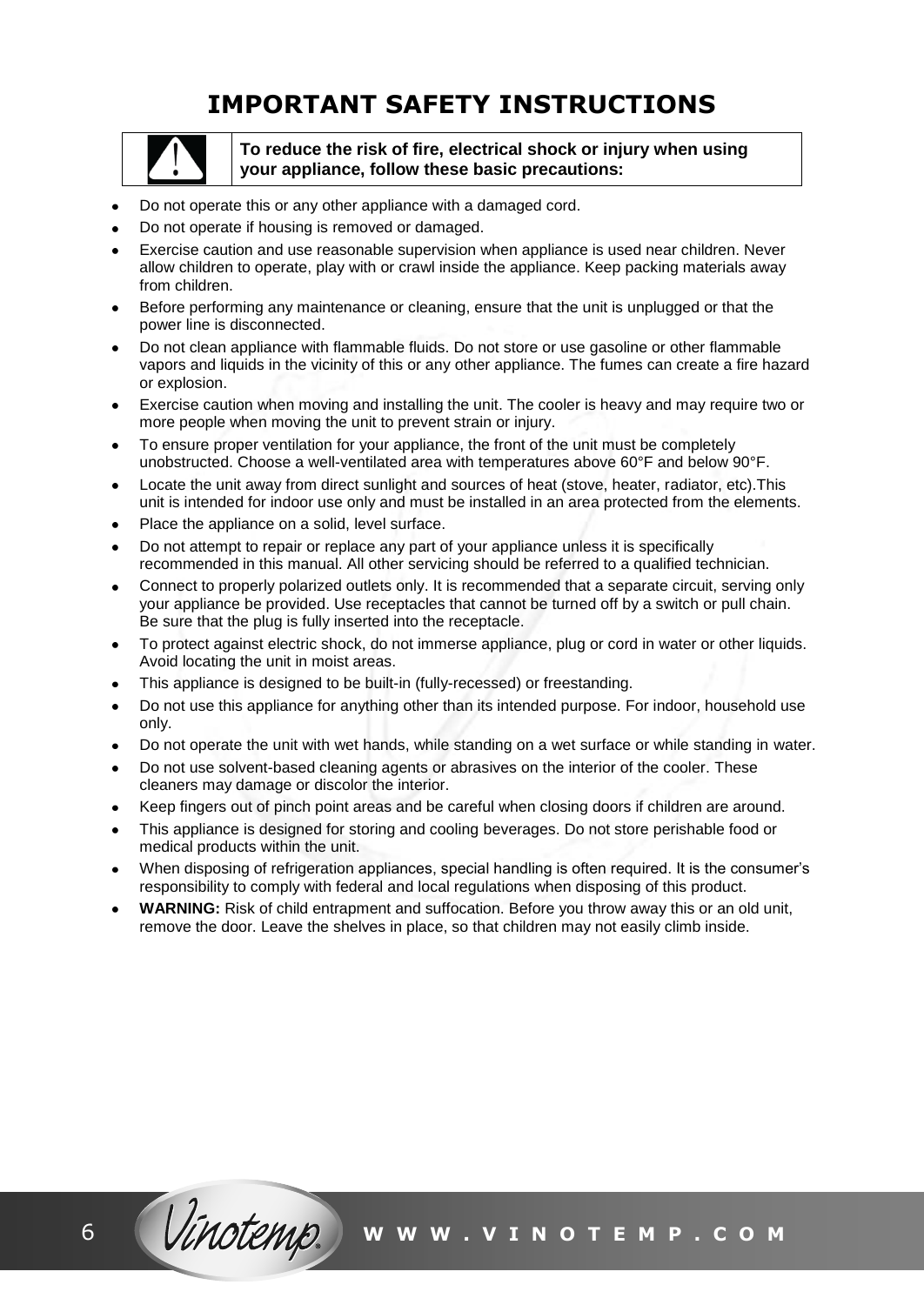# **ELECTRICAL CONNECTION**



**Improper use of the grounded plug can result in the risk of electrical shock. If the power cord is damaged, frayed or shows cracks or abrasions across its length, have it replaced at an authorized service center.**

For your protection, this unit is equipped with a 3-conductor cord set that has a molded 3-prong grounding-type plug, and should be used in combination with a properly connected grounding-type outlet.

- Do not under any circumstances cut or remove the third ground prong from the power cord  $\bullet$ supplied. For personal safety, this appliance must be properly grounded.
- The cord should be secured behind the unit and not left exposed or dangling to prevent  $\bullet$ accidental injury.
- A standard electrical supply (115V AC only, 60Hz, 15A), properly grounded in accordance  $\blacksquare$ with the National Electrical Code and local codes and ordinances, is required.
- Never unplug the unit by pulling the power cord. To disconnect the appliance, always grip the  $\bullet$ plug firmly and pull straight out from the wall outlet. When moving the unit, be careful not to damage the power cord.
- The unit should always be plugged into its own individual electrical outlet with a voltage rating  $\bullet$ that matches the rating label on the unit.

### **Extension Cord**

**CAUTION:** It is strongly recommended that you do not use an adapter or an extension cord with this unit.

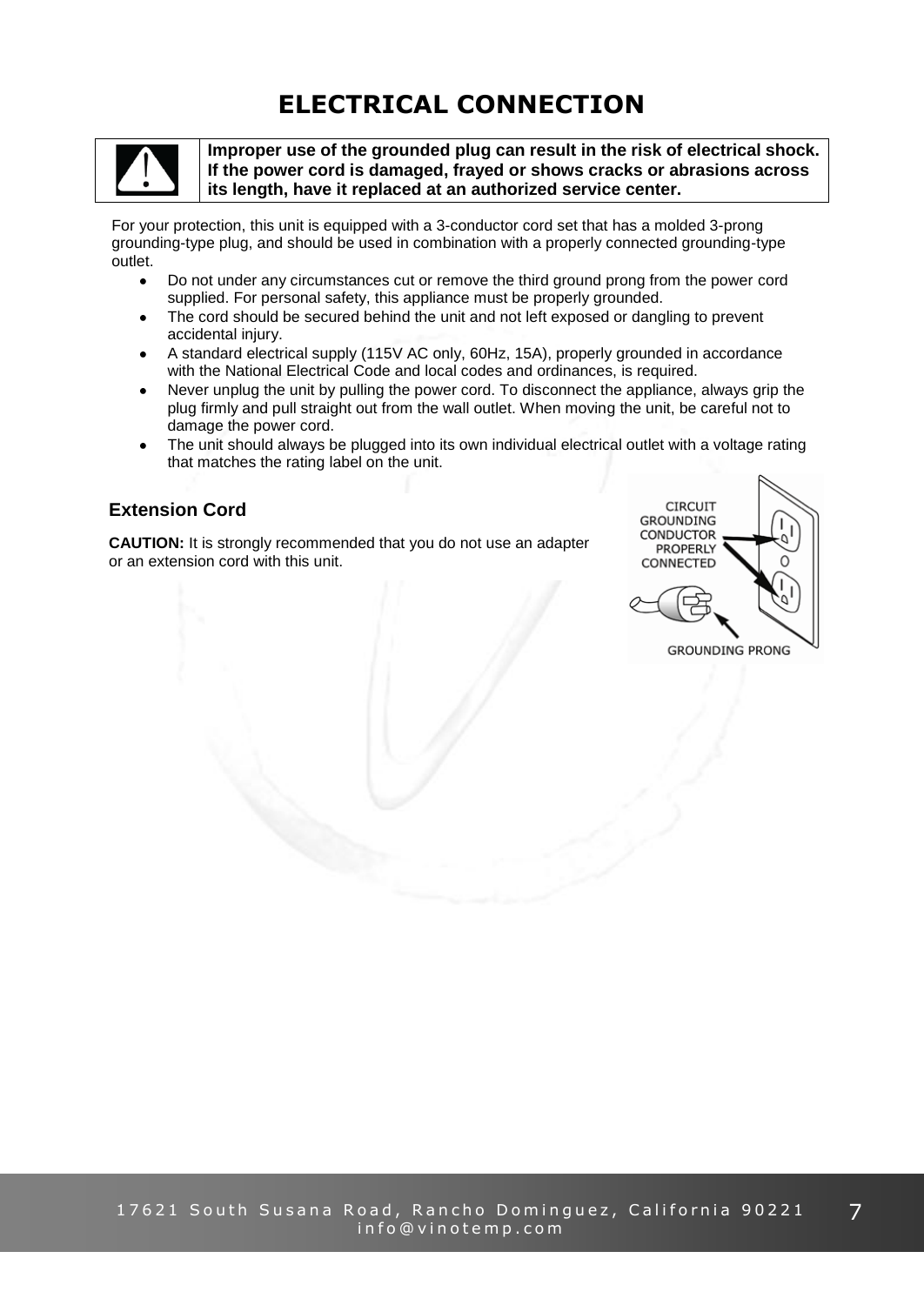### **PARTS AND SPECIFICATIONS**



| <b>Model No.</b>                 | <b>VT-BC54TS-L</b>           |
|----------------------------------|------------------------------|
| Voltage                          | <b>AC 115V</b>               |
| Frequency                        | 60 Hz                        |
| <b>Ambient Temperature Range</b> | 60°-90°F                     |
| <b>Control Temperature Range</b> | 40°-65°F                     |
| Refrigerant                      | R134a/1.94oz                 |
| <b>Power Consumption</b>         | 0.8kw.h/24h                  |
| <b>Input Power</b>               | 100W                         |
| Volume                           | 144L                         |
| Can Capacity                     | Approx. 120 12 oz. cans      |
| Net Weight                       | <b>100 LBS</b>               |
| <b>Gross Weight</b>              | <b>110 LBS</b>               |
| Dimensions (W x D x H)           | 23 2/5" x 22 2/5" x 33 1/10" |
| Box Dimensions (W x D x H)       | 26" x 24 3/5" x 34 2/5"      |

**\*Note:** This beverage cooler is designed to store approximately 120 12 oz. cans. Storing large and/or oddly shaped bottles and cans will decrease the capacity of your beverage cooler.

8 *Vinotemp.* WWW.VINOTEMP.COM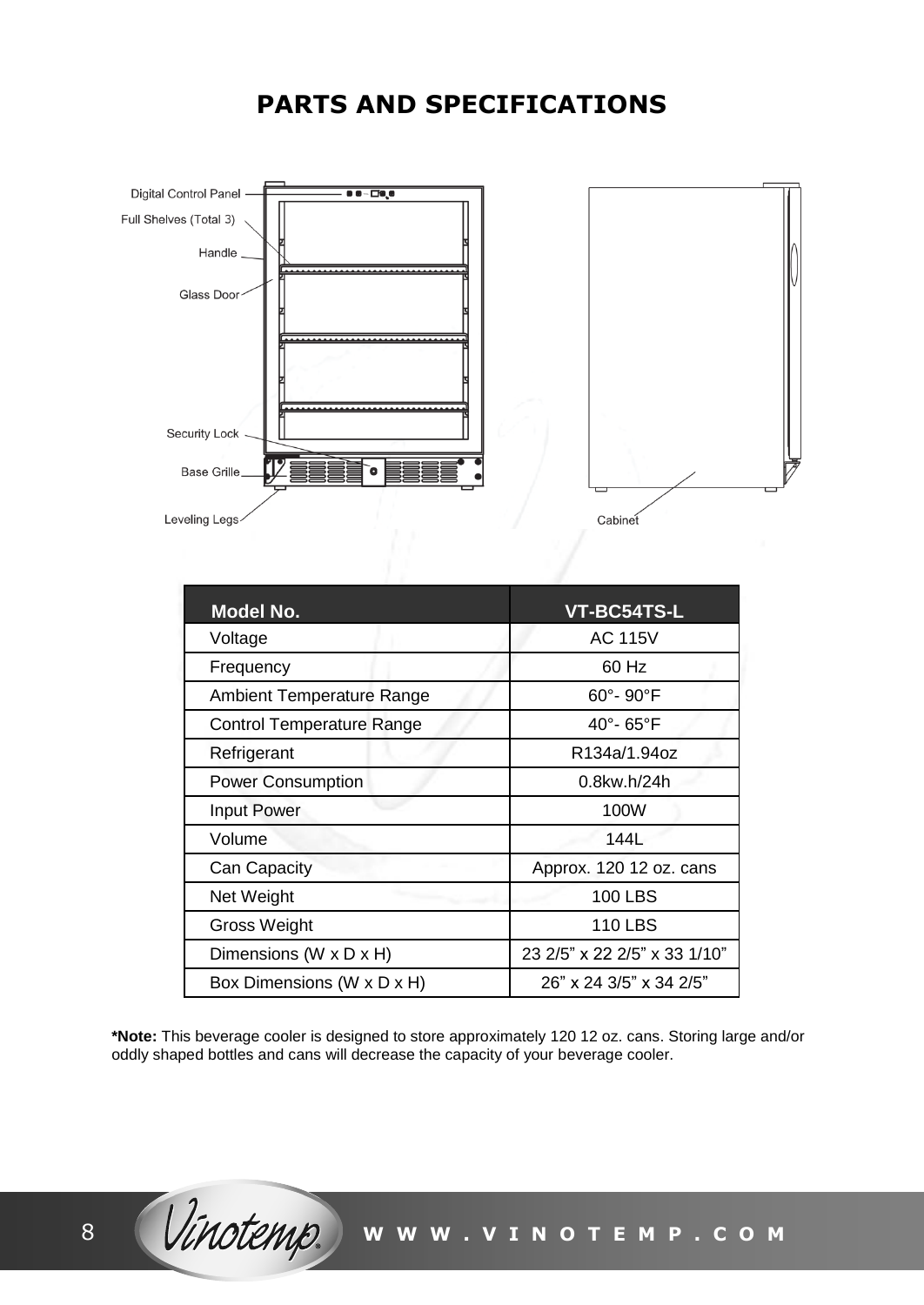# **INSTALLATION**

- Remove all packing material before using your beverage cooler.
- **IMPORTANT:** Before connecting the unit to a power source, let it stand upright for approximately 24 hours. This will reduce the possibility of a malfunction in the cooling system from handling during transportation.
- Clean the interior surface with lukewarm water and a soft cloth.
- This unit is designed for freestanding and built-in installation, and indoor use only. Position the unit in a dry and well-ventilated place. Avoid placing the beverage cooler near any source of heat or moisture, or in direct sunlight. Do NOT install the unit in a location with an ambient temperature that will fall below 60°F.
- For freestanding installation, 5" of space at the back and both sides are suggested to ensure proper air circulation to cool the compressor and condenser.
- For built-in installation, leave a  $\frac{1}{4}$ " (6.35mm) space on each side and at the top, and 1-2" at the back of the Beverage cooler to ensure proper air circulation to cool the compressor and condenser. Also, be sure to not obstruct the front exhaust vent with anything as this may prevent the unit from performing properly.
- Place the beverage cooler on a level surface strong enough to support it when it is fully loaded. To level the unit, adjust the front leveling legs at the bottom of the beverage cooler.
- For best performance it is recommended that you install the appliance in a location with an ambient temperature between 60°-90°F. If the ambient temperature is above or below recommended temperatures, the performance of the unit may be affected.
- It is recommended that you do not install the appliance near an oven, radiator or other heating source. Direct sunlight may affect the acrylic coating and heat sources may increase electrical consumption. Don't install in a location where the temperature will fall below 60°F (16°C). For best performance, do not install the appliance behind a cabinet door or block the base grille.
- Avoid locating the unit in moist areas.
- Plug the beverage cooler into an exclusive, properly installed-grounded wall outlet.

## **OPERATING YOUR BEVERAGE COOLER**

#### **CONTROLS**



#### **POWER**

To control this appliance turn on/off. To turn OFF the appliance, touch the  $\circlearrowright$  key for 5 seconds.

#### **LIGHT**

To control the inner light turn on/off.

#### $UP$   $\mathbb{A}$

Used to raise (warm) the set temperature by 1°C or 1ºF.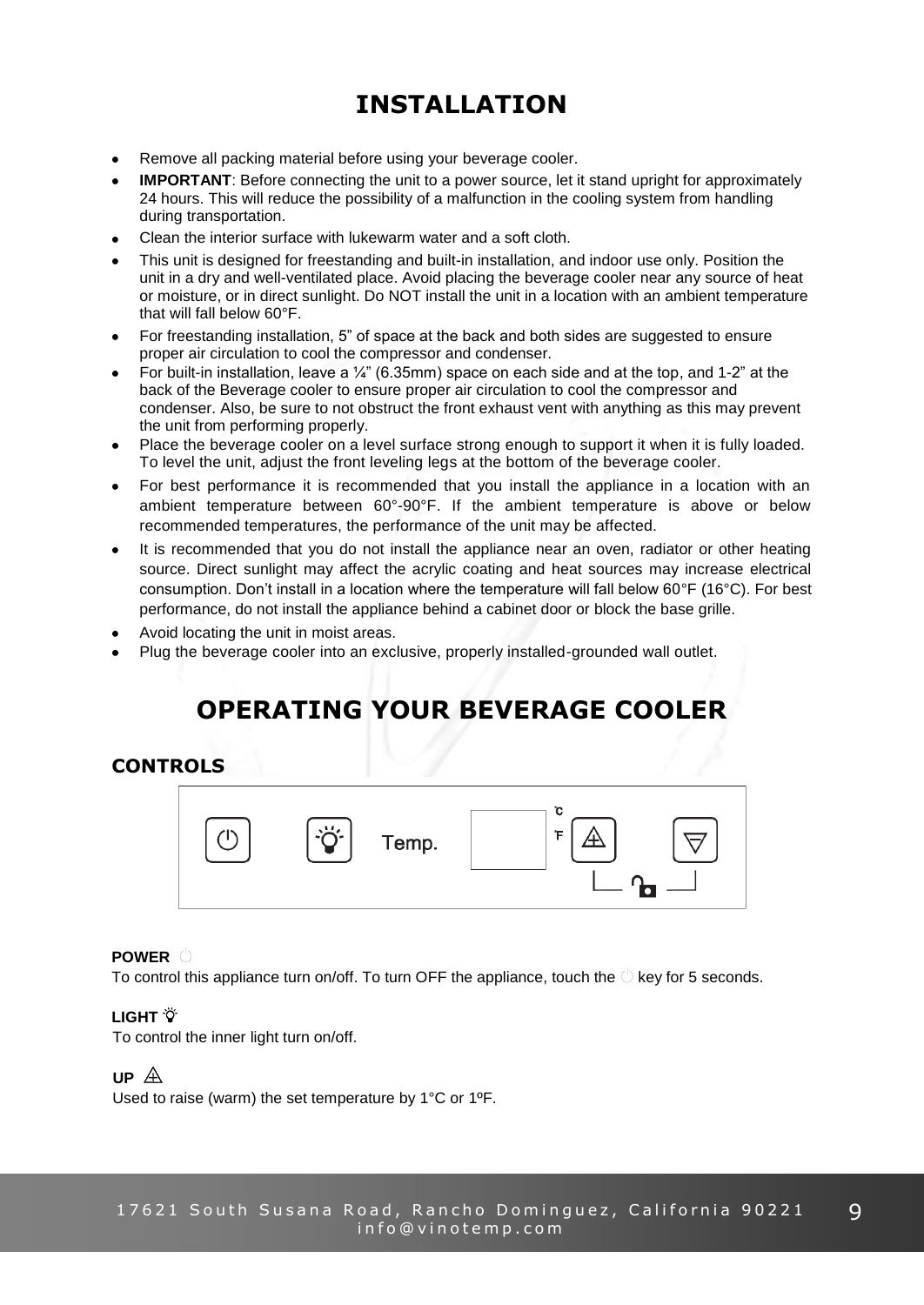### $D$ OWN  $\overline{\nabla}$

Used to lower (cool) the set temperature by 1°C or 1ºF.

#### **ºF/ºC Selector**

Select the temperature display setting in Fahrenheit or Celsius degree. To change the temperature from Fahrenheit to Celsius or from Celsius to Fahrenheit, touch and hold  $\ddot{\bullet}$  key for 5 seconds.

#### **KEY LOCK**

If in 2 minutes without touching any key, the controls will be locked automatically. To release the lock, touch the  $\mathbb A$  and  $\overline{\nabla}$  marks at the same time for at least 5 seconds.

#### **SETTING A TEMPERATURE**

- The interior control range is 40°-65°F
- The temperature will increase by 1°C or 1°F if you touch UP  $\triangle$  once, or the temperature will decrease by 1<sup>°</sup>C or 1<sup>°F</sup> if you touch **DOWN**  $\overline{\nabla}$  once.
- To view the set temperature at any time, touch **UP**  $\mathbb{\triangle}$  or **DOWN**  $\overline{\triangledown}$  and the set temperature will temporarily flash in the LED display for 5 seconds.

**NOTE**: When using the unit for the first time or after a long period of inactivity, there may be a variance of a few degrees between the selected temperature and the temperature indicated on the LED readout. This is normal due to the length of inactivity, and will correct itself after the unit is run for a few hours. If the unit is unplugged, has lost power or is turned off, wait 3 to 5 minutes before restarting the unit. The unit will not restart before this time delay.

#### **DYNAMIC COOLING/SILENT MODES**

The Dynamic Cooling feature enables the relative humidity inside the unit and the temperature to be distributed evenly around the interior so you can store all of your beverages under the exact same excellent conditions. If you would like to use the unit to store beverages long term, the dynamic cooling is a must. This will create a continuous climate in the cabinet which imitates that of a wine cellar.

In the Dynamic cooling mode, the interior fan circulates the inside air evenly until the set temperature is reached. Dynamic Cooling is the factory preset mode. To change to Silent mode, touch and hold the **UP** button for approximately five seconds. The beverage cooler will beep three times to confirm silent mode is on. To change back to Dynamic Cooling mode, touch and hold the **DOWN** button for five seconds. The beverage cooler will beep five times to confirm Dynamic Cooling mode is on.

#### **STORING BEVERAGES**

While beverage bottles may vary in size and dimension, approximately 120 12 oz. cans can be stored in your beverage cooler.

0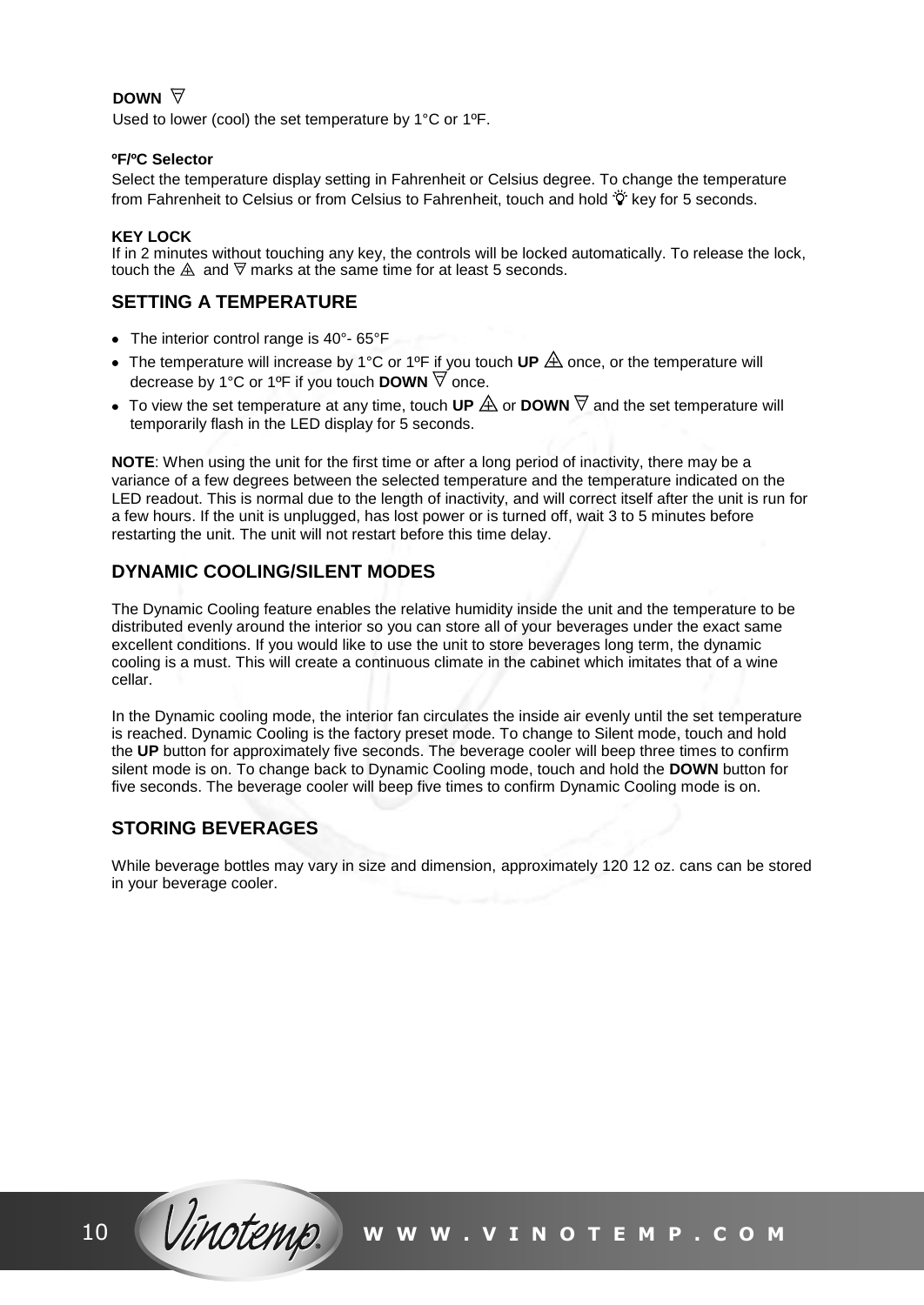#### **SHELVES**

To avoid damaging the door gasket, ensure that the door is fully opened when pulling the shelves out of the rail compartment.

- The pull-out shelves allow for your beverages to be viewed and removed more easily. Any of the extension shelves can be removed to store larger bottles.
- For easy access to the bottles being stored, you must pull the shelf approximately ⅓ of the way out of the rail compartment. This unit was designed with a plastic post on each sides of the shelf track to prevent bottles from falling.
- When removing a shelf from the rail compartment, make sure to remove all items first. Then move the shelf to the position such that the notch of the shelf is exactly under the plastic post and lift the shelf. In order to replace the shelf, repeat the steps described above in reverse.



#### **DOOR LOCK**

Your unit is provided with a lock and key combination. The keys are located inside the plastic bag that contains the Owner's Manual. Insert the key into the lock and turn it counterclockwise to unlock the door. To lock the door, insert the key into the lock and turn it clockwise making sure metal pin is engaged completely. Remove the key and place it in a secure place for safekeeping.

## **CARE AND MAINTENANCE**

#### **CLEANING YOUR BEVERAGE COOLER**

**IMPORTANT**: Always unplug the unit before cleaning or performing maintenance. Never use harsh cleansers or scouring pads to clean any part of the unit.

- Turn off the power, unplug the appliance, and remove all items including shelves.
- Wash the inside surfaces with a warm water and baking soda solution. The solution should be about 2 tablespoons of baking soda to a quart of water.
- Wash the shelves with a mild detergent solution.
- Wring excess water out of the sponge or cloth before cleaning control panels or any electrical parts.
- Wash the outside cabinet with warm water and mild liquid detergent. Rinse well and wipe dry with a clean soft cloth.

#### **DEFROSTING**

- The unit defrosts automatically.
- The evaporator behind the rear wall of the unit defrosts automatically. The condensate collects in the drainage channel behind the rear wall of the unit, and flows through the drainage hole into the drip tray by the compressor where it evaporates.

#### **POWER FAILURE**

Most power failures are corrected within a few hours and should not affect the temperature of your appliance. If the power is off for an extended period of time, proper steps should be taken to protect your contents.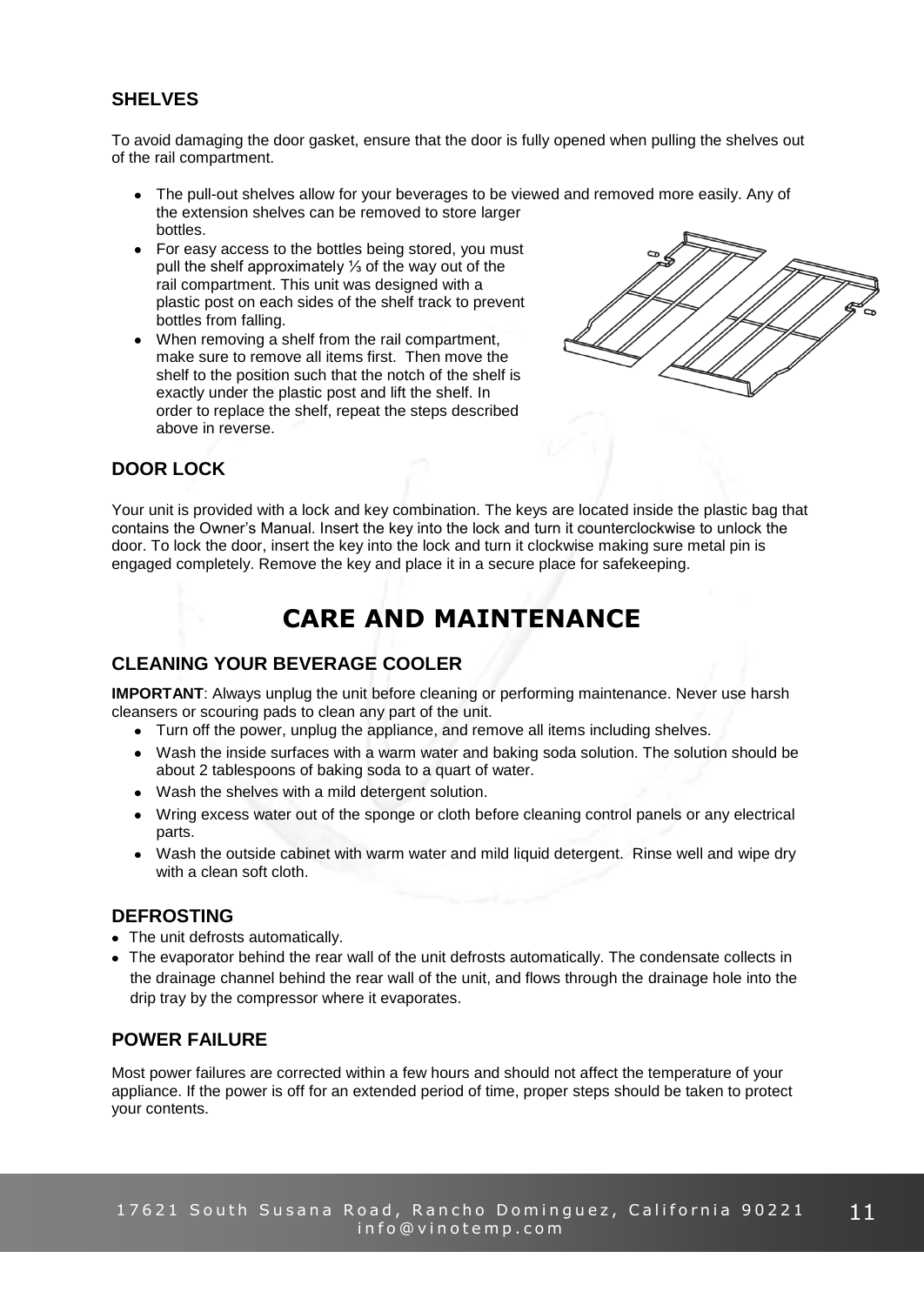#### **INACTIVITY**

If the unit will not be used for a period of less than three weeks, leave the cooler operating. If the period of inactivity is several months, remove all items and turn the unit off. Clean and dry the interior thoroughly. Leave the door open slightly to prevent any possible moisture build-up.

#### **MOVING YOUR BEVERAGE COOLER**

Before moving your beverage cooler, first be sure to remove all items from the cooler.

- Securely tape down any loose items, such as shelves, inside the unit.
- Turn the adjustable leg up to the base to avoid damage.
- Tape the door shut.
- Ensure that the unit stays securely in the upright position during transportation. Protect the outside of the appliance with a blanket or similar item.

#### **ENERGY SAVING TIPS**

- The unit should be located in the coolest area of the room away from heat sources or direct  $\bullet$ sunlight.
- Ensure that the unit has proper allowances on all sides for proper ventilation. Never cover any air vents.
- Only open the cooler door for as long as necessary. Frequent opening of the door will affect internal temperature.



2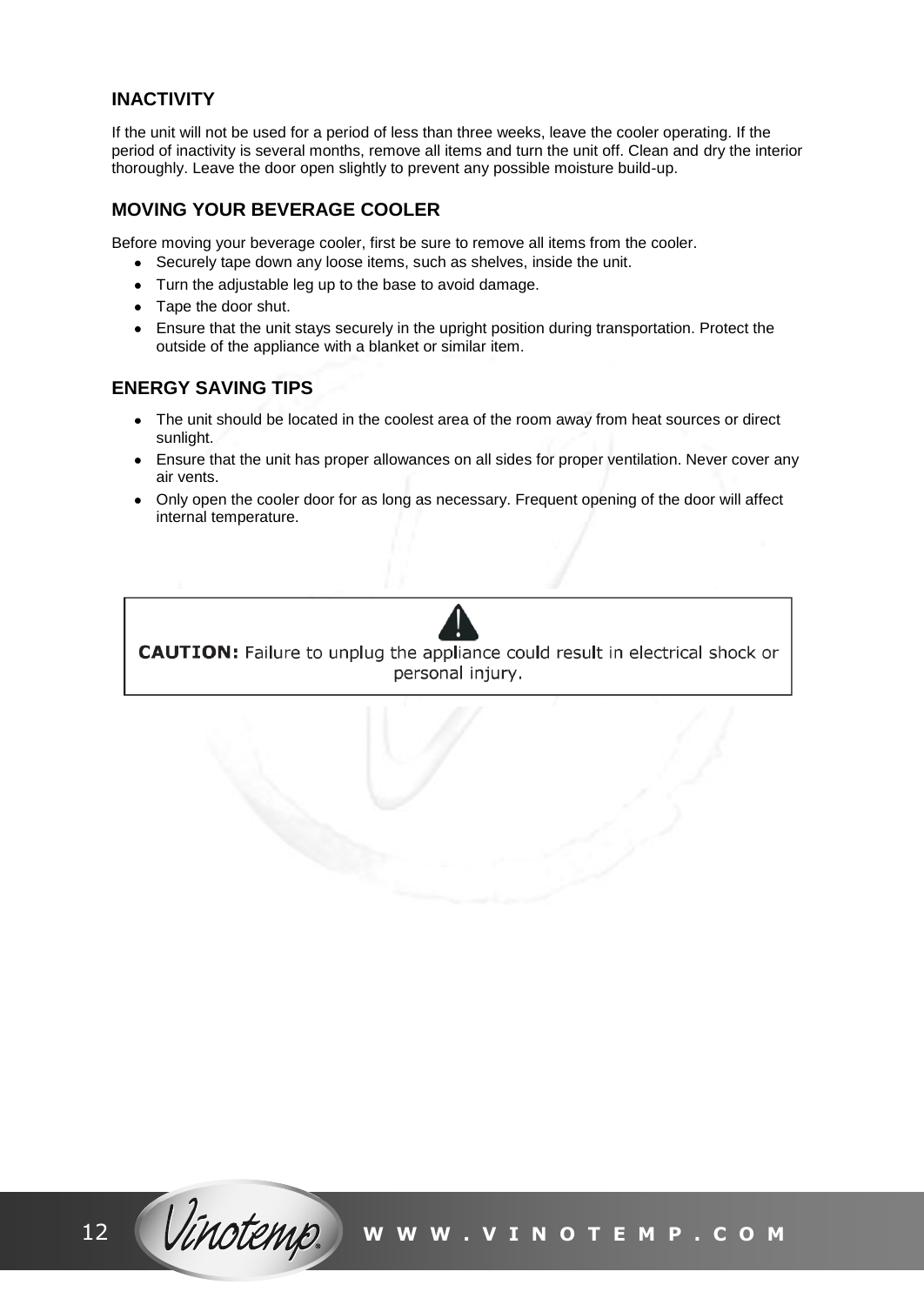## **PROBLEMS WITH YOUR BEVERAGE COOLER**

You can solve many common beverage cooler problems easily, saving you the cost of a possible service call. Try the following suggestions to see if you can solve the problem before contacting Vinotemp at info@vinotemp.com.

## **TROUBLESHOOTING**

| <b>PROBLEM</b>                                      | <b>POSSIBLE CAUSE</b>                                                                                                                                                                                                                                                                                                                |
|-----------------------------------------------------|--------------------------------------------------------------------------------------------------------------------------------------------------------------------------------------------------------------------------------------------------------------------------------------------------------------------------------------|
| Beverage cooler does not<br>operate                 | Ensure unit is plugged in to an electrical outlet.<br>Check if unit is turned off.<br>Check for a tripped circuit breaker or blown fuse.                                                                                                                                                                                             |
| Beverage cooler is not cold<br>enough               | Check the temperature control setting.<br>٠<br>External environment or ambient temperature may require a higher<br>setting.<br>Check if door does not close completely or is open too often.<br>Check if door gasket does not seal properly.                                                                                         |
| Beverage cooler turns on and<br>off frequently      | The room temperature may be hotter than normal.<br>$\bullet$<br>Check if door does not close completely or is open too often.<br>Check if door gasket does not seal properly.<br>٠<br>The temperature control is not set correctly.                                                                                                  |
| Beverage cooler light does<br>not work              | Ensure unit is properly plugged in.<br>Check for a tripped circuit breaker or blown fuse.<br>Check if the light switch is OFF.                                                                                                                                                                                                       |
| Beverage cooler makes too<br>much noise or vibrates | Check to ensure the unit is level.<br>The rattling noise may come from the flow of refrigerant. This is<br>normal.<br>As each cycle ends, you may hear gurgling sounds caused by the<br>flow of refrigerant in the unit. This is normal.<br>Contraction and expansion of the inside walls may cause popping<br>and crackling noises. |
| Beverage cooler door will not<br>close properly     | Check to ensure the unit is level.<br>The gasket is dirty.<br>The shelves are out of position.                                                                                                                                                                                                                                       |
| Display shows "EL" or "EH"                          | The air temperature sensor in the temperature zone has failed.                                                                                                                                                                                                                                                                       |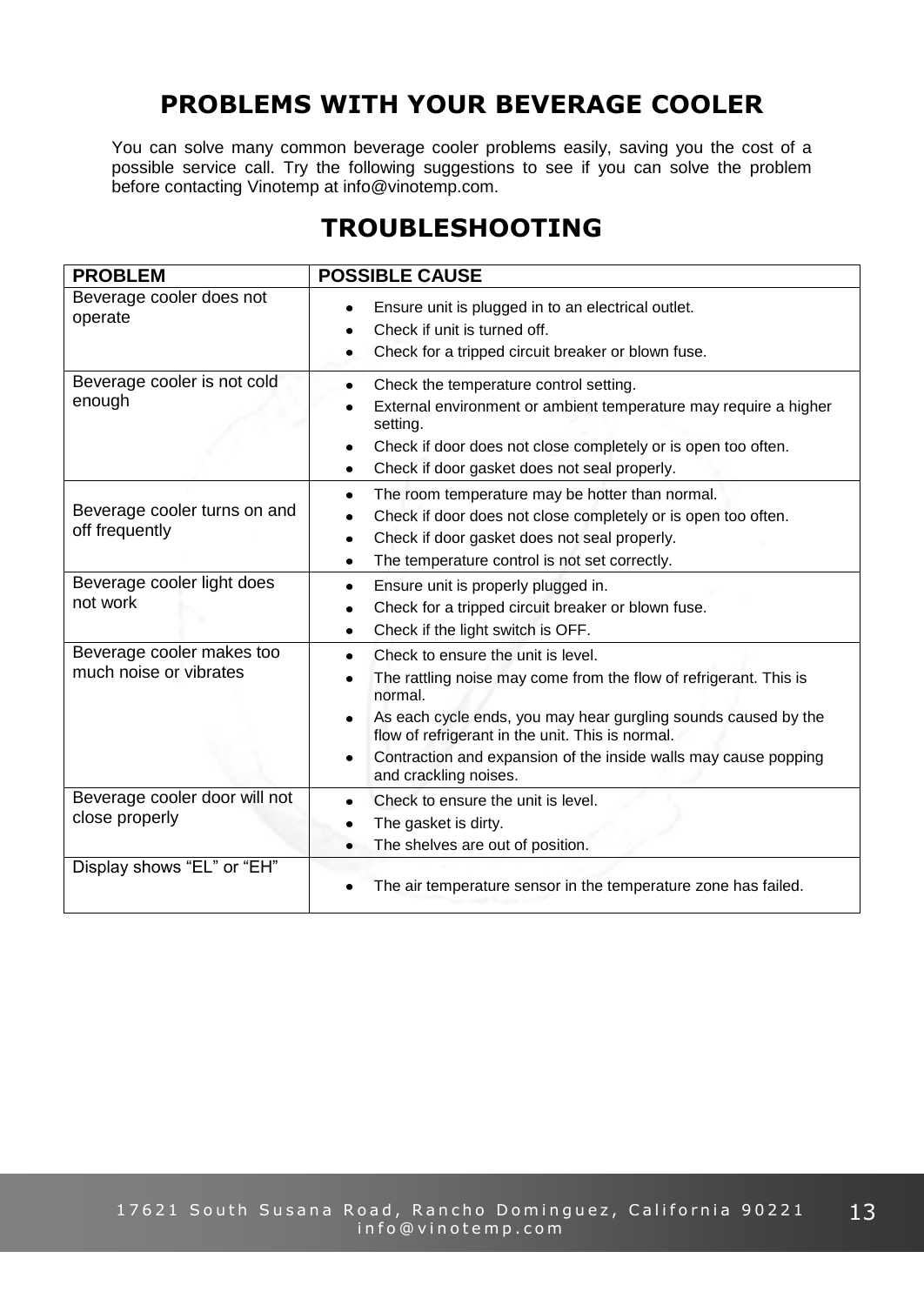## **TERMS OF SALE AND WARRANTY**

Vinotemp International ("Seller") and the person or entity that acquires these goods from Seller ("Purchaser") hereby fully agree to the following terms and conditions of the sale: Shipping fees are the responsibility of the Purchaser whether freight prepaid or freight collect. Seller assumes no responsibility for the goods sold to the Purchaser once the goods have left the Seller's premises, including, but not limited to, late delivery by the moving carrier, or for events caused by any difficulty carrier incurs in attempting to fit the goods into the Purchaser's place of business or residence due to the size of the goods or otherwise. Purchaser assumes all responsibility for delivery, payment of freight, access, measurement, installation, hook-up, wiring, moving and storage of the goods. The transportation of all goods is subject to the terms and conditions which the moving carrier imposes on Purchaser including, but not limited to, additional charges imposed per flight of stairs, and/or additional charges resulting from the carrier's inability to safely and/or adequately use the building elevator to lift the goods to an upper floor. Any claim for damages incurred during shipment by the carrier of the goods are insured and handled directly with the carrier and must be noted at time of delivery. Any damages due to manufacture defects will be handled directly with Vinotemp International, subject to the limited warranty.

All sales are final, and unless authorized in writing by the Seller, Purchaser may not return the goods, under any circumstance. If Purchaser refuses to accept the goods, under any circumstance, the Purchaser is liable for the return and cost of freight both ways, and if Seller does take back the goods, there will be a restocking/service fee that is 35% of the purchase price of the goods. (Product must be in original packaging). Built-to-Order products (including Cabinets, Racking, and Accessories) are non-returnable. Purchaser must notify Seller of non-conforming goods within four days of delivery, after which time all goods are deemed accepted. If an order has been placed and production has started, cancellation of your order will be a 15% charge. If Purchaser tenders payment with a check that has insufficient funds (NSF), or stops payment on a check or credit card for any reason, Purchaser agrees to pay for all costs associated with the Seller's collection or litigation of such a claim, including without limitation extra damages, court costs and attorneys' fees. Finance charges begin the date of invoice. Collection fees plus NSF fee of \$50 will be added to your invoice, which you agree to promptly pay. Title to the goods does not pass until payment is received in full by Seller and Seller retains a security interest in the goods until they are paid for in full. Statute of limitations must be handled in arbitration in the County of Los Angeles.

LIMITED WARRANTY: Seller warrants that the goods will be free of defects in materials and workmanship as follows: Furniture style (wood) wine cabinets made in the U.S.: all cooling unit parts for a period of 5 (five) years; cabinetry and labor (uninstalled) for a period of 12 (twelve) months from date of sale. For the metal cabinet wine units: parts and labor for cooling system and cabinetry for a period of 12 (twelve) months from date of sale. Thermoelectric Units: 90 (ninety) days from the date of sale (including Wine Coolers, Beer Dispensers, Humidor, Portofino Wood Cellars, and Refrigerators). Wine-Mate Split Systems and installed products are parts only for 1 year, no labor. Other Wine-Mate Cooling Systems are 5 years parts, 1 year labor. Wine Accessories and Racking Systems are not warranted. There is no warranty on parts purchased separately. Removal and re-installation of unit is not included in warranted labor. Purchaser's exclusive remedy is limited, at Seller's option; to repair or replace defective part[s] with either new or factory reconditioned part[s]. Purchaser is responsible for shipping the unit pre-paid to designated facility and Seller will pay return shipping charges in the continental United States for items repaired under warranty within 12 (twelve) months from date of sale. Since the natural variation in texture, density, grain, color, tone and shade of wood is unavoidable; Seller does not guarantee the texture, color, tone or shade of the wood: nor does seller guarantee the colorfastness of wood or against peeling, chipping, cracking or scratching. Note: Unfinished wood is subject to warping; all wood surfaces must be sealed before placing cellar into service. Improper placement of the unit will void the warranty. By Vinotemp in writing, any third party repair facility must be preapproved before providing parts free of charge. This limited warranty does not cover damage due to such things as accident, misuse, abuse, mishandling, neglect, acts of God, fires, earthquakes, floods, high winds, government, war, riot or labor trouble, strikes, lockouts, delay of carrier, unauthorized repair, or any other cause beyond the control of the Seller, whether similar or dissimilar to the foregoing. Seller is not responsible for any damages caused to Purchaser's property resulting from the good. This limited warranty applies only inside the Continental US. (Alaska, Puerto Rico and Hawaii are not warranted.)

For Non-New Units (Scratch & Dent/Refurbished/Floor Models), warranty for compressor units is 90 days from your dated invoice and 30 days for thermoelectric units (parts for function only, not cosmetic defects). These units are refurbished and sold as is; Purchaser assumes risks to the quality and performance of goods and assumes the costs of all necessary service or repair not covered herein.

For Element Grills (via Element Products LLC), grills have a 1 year comprehensive parts warranty on entire product. Three years limited parts warranty covering the stainless burner and a thirty day limited parts warranty on grill accessories. If grill is defective and unused plus all packaging and parts are intact, we will either replace the grill or provide service to repair the grill. Returned product must accompany all original packaging and parts and is subject to our 35% restocking fee (and freight both ways). With Wine-Mate products, if the customer calls and the product is "defective", you must obtain a letter from your qualified refrigeration technician at the customers cost, to verify that the unit was installed properly, with proper ventilation and the unit is truly malfunctioning due to manufacture defect.

Purchaser understands and acknowledges that the goods sold here are wine cellars, cigar humidors, and/or other similar units which house wine or cigars. Purchaser assumes all risk of using these units, including risk of spoilage, humidity variations, temperature variations, leaks, fire, water damage, mold, mildew, dryness and similar and any other perils that might occur. Seller is not responsible for incidental or consequential damages, and there are no warranties, expressed or implied, which extend beyond the Limited Warranty described above. Warranty and liability are non-transferable. The implied warranties of merchantability and of fitness for a particular purpose are hereby expressly disclaimed. Some states do not allow the exclusion of incidental or consequential damages, or a waiver of the implied warranties of fitness and/or merchantability, so the above limitations may not apply to you. This warranty gives you specific legal rights and you may also have other rights which vary from state to state. Seller disclaims any indemnification for claims of infringement of any intellectual property of protectable nature. In the event of any dispute between Seller and Purchaser arising out of or relating to these terms and conditions or to the goods sold generally, Purchaser must first file a written claim with Seller within ten days of the occurrence giving rise to the claim and wait an additional thirty days for a response before initiating any legal action. The sale and all terms are subject to California law. Any legal proceeding arising out of or relating to these terms and conditions or to the goods sold generally shall be brought solely and exclusively in the County of Los Angeles. In no event may Purchaser initiate any legal proceeding more than six months after the occurrence of the event giving rise to the dispute.

The above terms and conditions are the only ones governing this transaction and Seller makes no oral representations of any kind. These Terms and Conditions can only be modified in writing, signed by both Purchaser and Seller. 06/13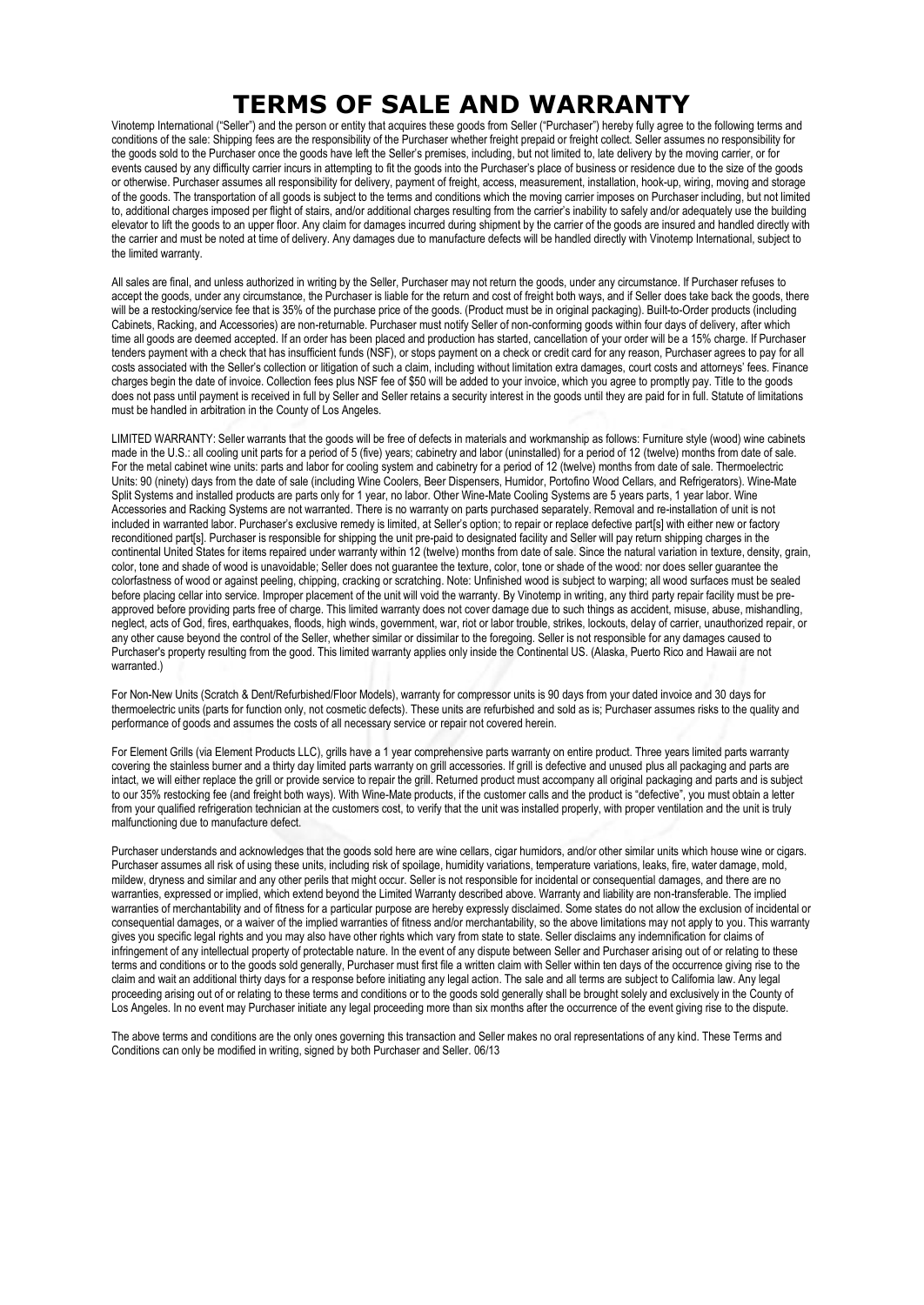